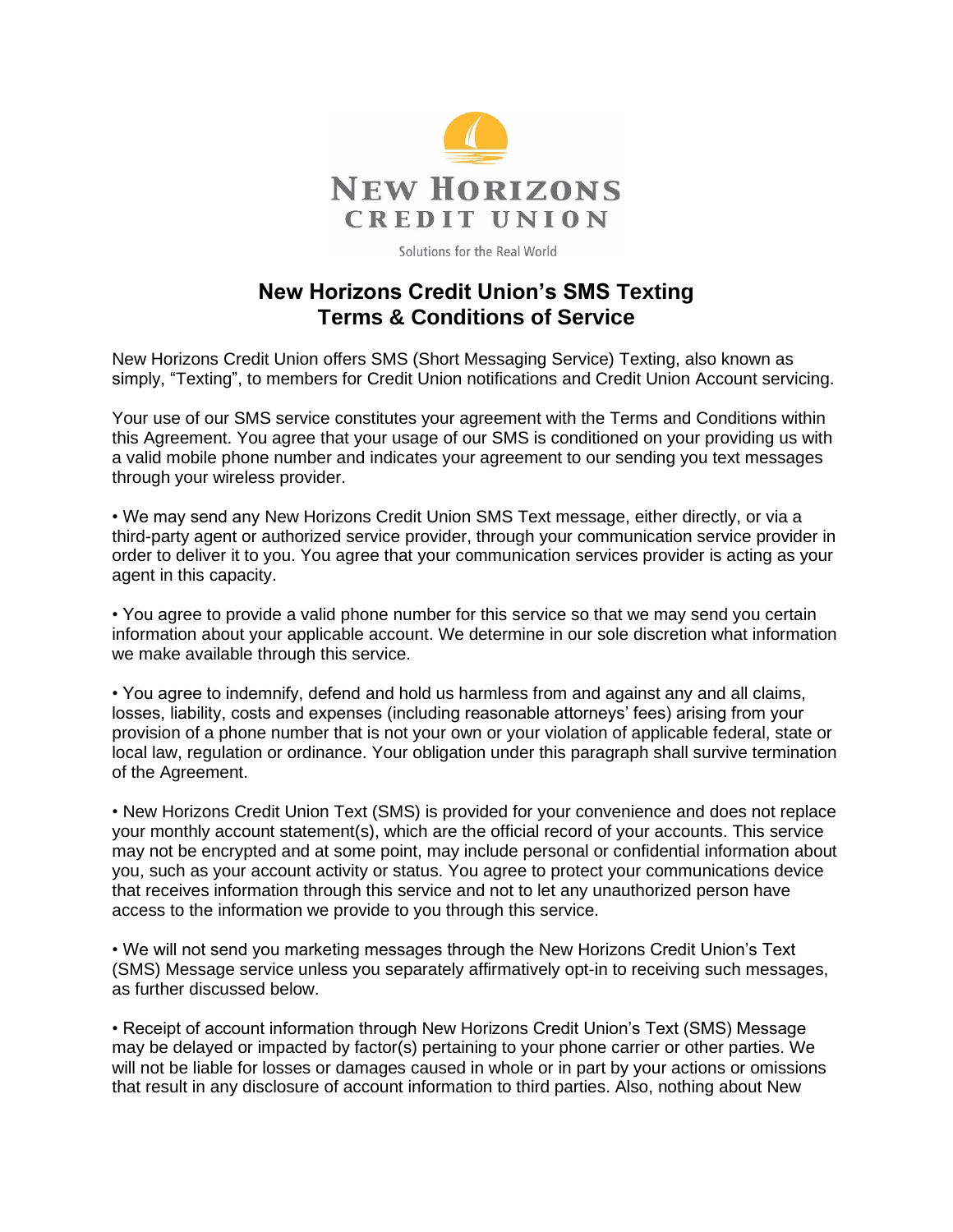Horizons Credit Union's (SMS) Message creates any new or different liability for us beyond what is already applicable under your existing account agreements.

• There is no separate service fee for this service; however, you are responsible for any and all charges, including, but not limited to, fees otherwise applicable to your account(s) and fees associated with text messaging imposed by your communications and wireless service provider. Standard message and data charges may apply. Questions concerning your text and data plan and applicable fees should be directed to your wireless provider.

By providing your consent, you are agreeing to the following Terms and Conditions:

a. When you opt-in to the SMS Texting service, you consent to receive text messages from our automated dialing system. If you provided consent in writing, sent a return text "Yes", or clicked on the Credit Union's website opt-in, the text messages may contain special offers, information about New Horizons Credit Union ("NHCU") products, emergency notifications, and alerts. Once you opt-in, NHCU will send an SMS message to confirm your opt-in. You own or are authorized to provide the telephone number that you used to opt-in. Your consent to receive these automated text messages is not a condition to receiving any NHCU product or service.

b. You agree NHCU may use an electronic record to document your consent. To request a free paper or email copy of the opt-in, or to update our records with your contact information, please call (251) 316-3240. To view and retain an electronic copy of these Terms and Conditions and/or confirmation of your opt-in, you will need (i) a device (such as a computer or mobile phone) with internet access, and (ii) either a printer or storage space on such device. For an email copy, you will need an email account that you can access from your mobile device, along with a browser or other software that can display the emails. These Terms and Conditions will apply if you withdraw the consent mentioned above or opt-out of the NHCU text message service.

c. You may revoke and cancel your consent to receive automated text messages at any time by (1) calling 251-316-3240, (2) writing to us at New Horizons Credit Union, ATTN: SMS Text Messaging, 622 Azalea Road, Mobile, AL 36609, or (3) sending a return text to 1-866-259-7811 with the word "STOP." Your opt-out request may generate either a confirmation text or a texted request to clarify the NHCU text message service to which it applies (if you have consented to more than one service). To complete your opt-out, please provide the requested clarification. Revoking your consent to receive automated marketing text messages from NHCU does not also revoke any consent you provided to receive automated text messages related to a specific transaction (for example, a loan application). For all further help or information send a return text with "HELP." If you want to join again, just sign up as you did the first time via a scan of a SMS QR Code located in the NHCU website at NewHCU.org, at any NHCU branch, or by calling (251) 316- 3240.

d. If you have opted in to receiving marketing messages, NHCU will not send you more than ten (10) text messages containing special offers, promoting NHCU products, emergency notifications, and alerts per month.

e. NHCU Text messages to NHCU phone numbers are not encrypted. Do not send sensitive or nonpublic personal information to NHCU in a text message. No representative of NHCU will ever ask you to do this. If you receive a text message